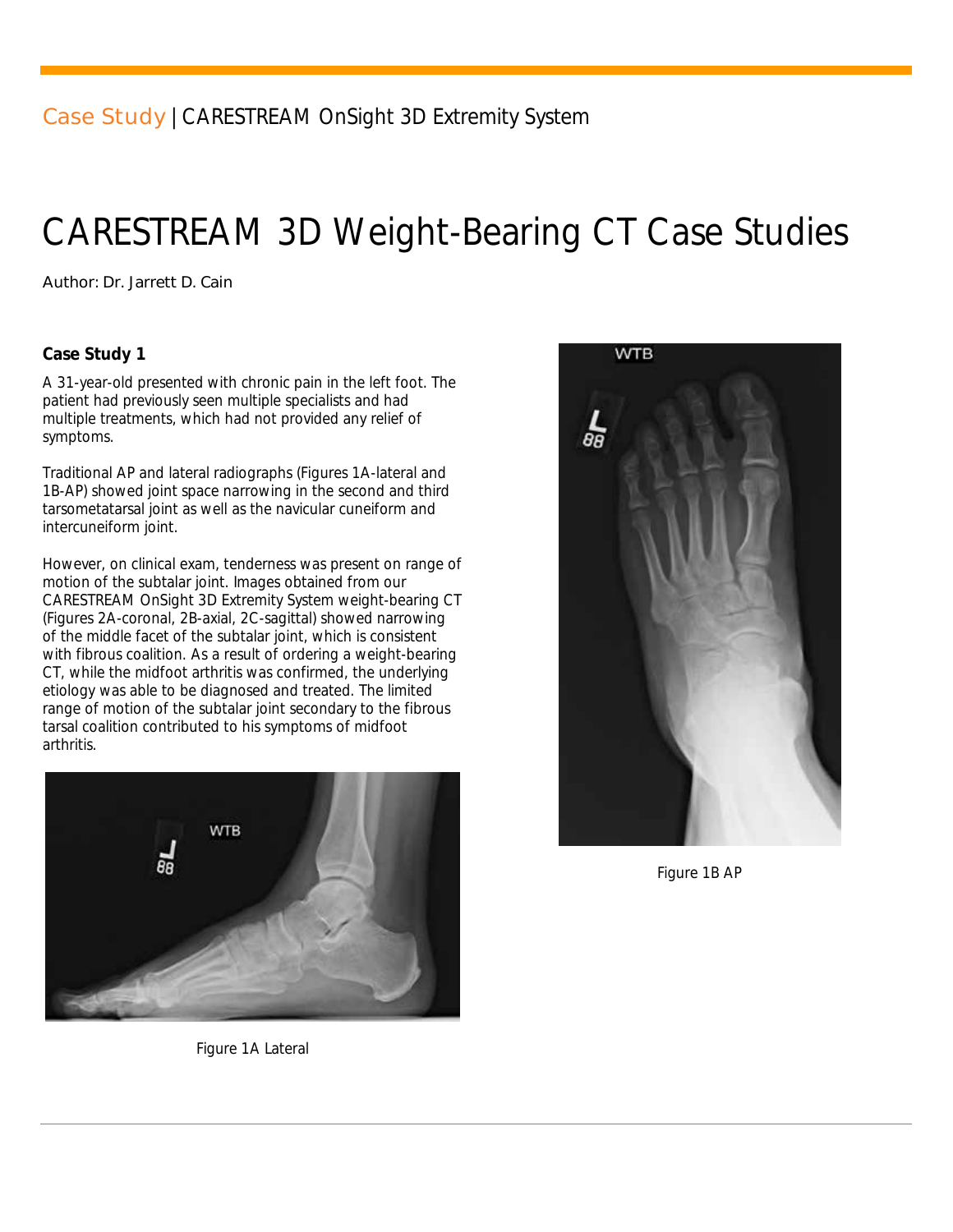

Figure 2A Coronal Figure 2B Axial Figure 20 Sagittal Figure 2C Sagittal

#### **Case Study 2**

A 40-year-old patient continued to have pain and swelling after a surgical procedure of navicular cuneiform arthrodesis.

The two-dimensional radiographs (Figures 1A-AP and 1B-lateral) showed hardware fixation across the arthrodesis site.



Figure 1A AP Figure 1B Lateral

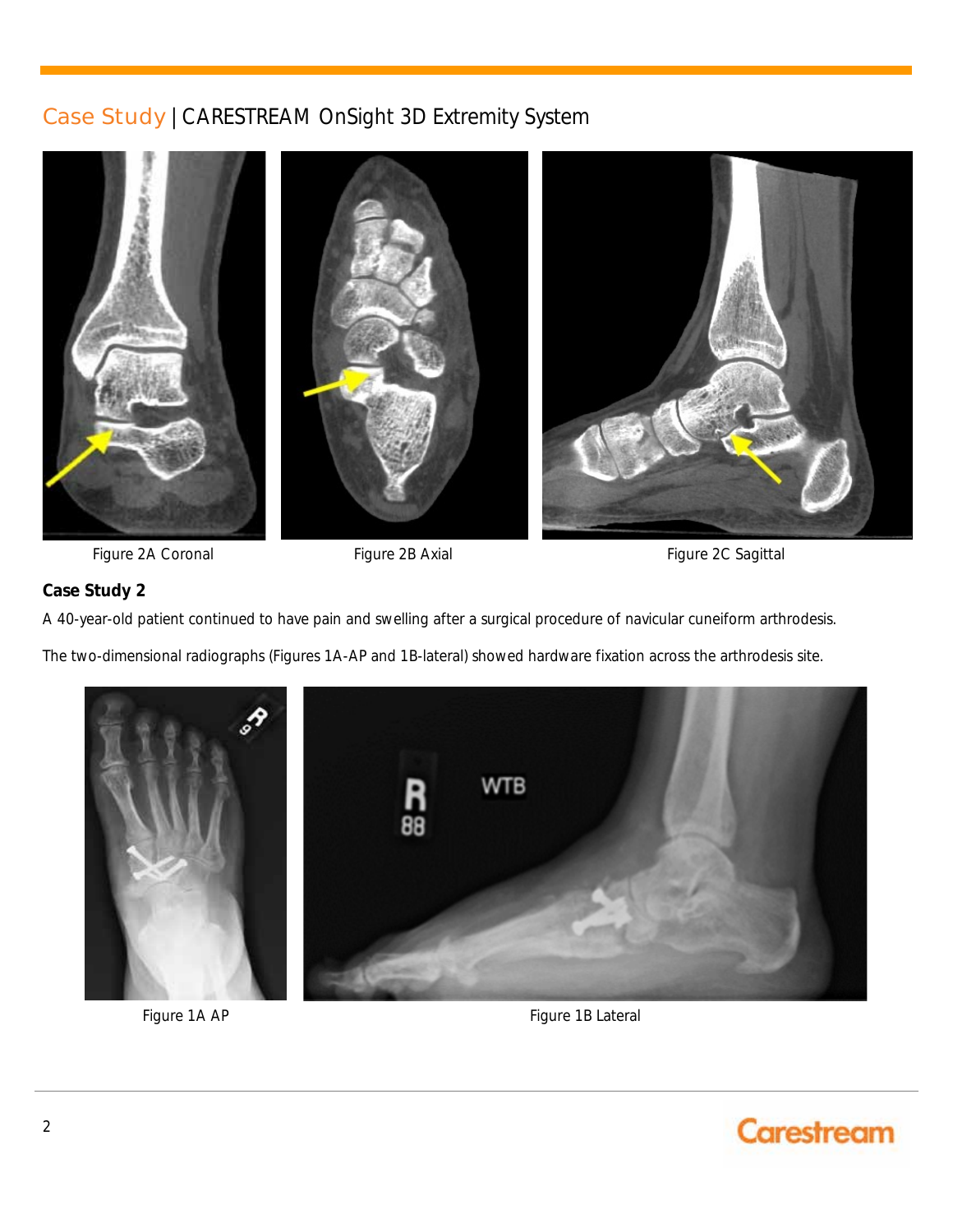A CARESTREAM OnSight 3D Extremity System weight-bearing CT (Figures 2A-axial, 2B-sagittal) was ordered and the areas of delayed union were able to be identified along with the bone alignment during weight-bearing. As a result of the findings, we were able to determine the area of treatment, with ultrasound bone stimulation, of the delayed union of the arthrodesis site.



Figure 2A Axial **Figure 2A Axial** Figure 2B Sagittal

#### **Case Study 3**

A 69-year-old patient presented with chronic pain following bilateral foot surgery. While the left foot healed uneventfully, the patient continued to have pain with the right foot.

Two-dimensional radiographs (Figures 1A-AP and 1B-lateral) show arthrodesis at the talonavicular, subtalar, along with medial cuneiform osteotomy, and joint space narrowing of the ankle joint.



Figure 1A AP Figure 1B Lateral

A CARESTREAM OnSight 3D Extremity System weight-bearing CT was ordered and showed some talar head uncovering on the axial view (Figure 2A) and increased valgus tilt of the ankle joint on the coronal view (Figure 2B).

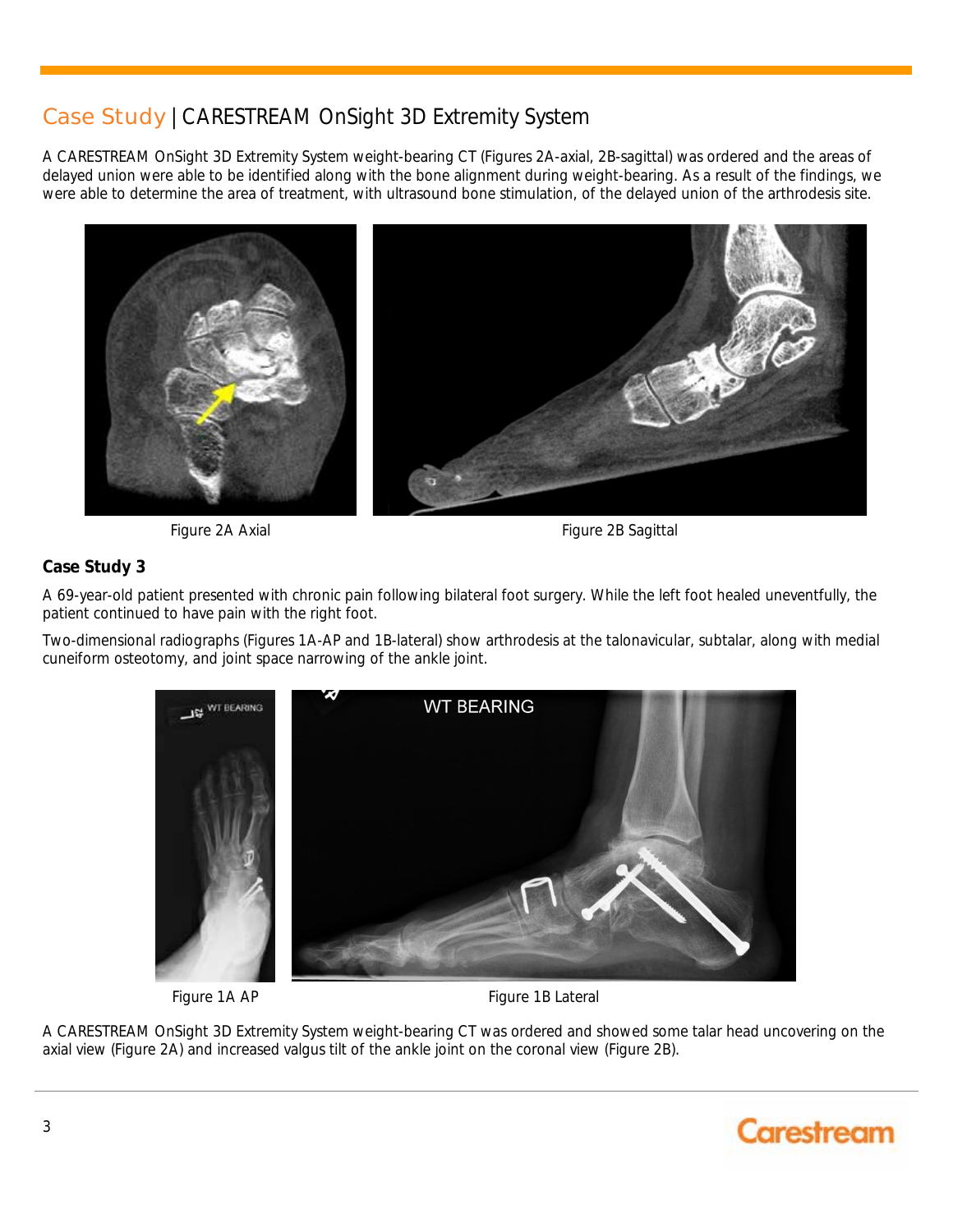While the fusion site was healed, the weight-bearing CT was able to determine the bone alignment during weight-bearing of the foot that was causing increased stress on the deltoid ligament during gait which was leading to patient's chronic pain along with the degenerative joint disease that was present on the two-dimensional radiographs.



Figure 2A Figure 2B

#### **Case Study 4**

A 60-year-old patient with history of diabetes presented with pain after a fall. While the patient continued to walk with minimal discomfort, the radiographs (Figure 1A and Figure 1B) displayed a fracture of the medial malleolus as well as joint space narrowing of the ankle joint.